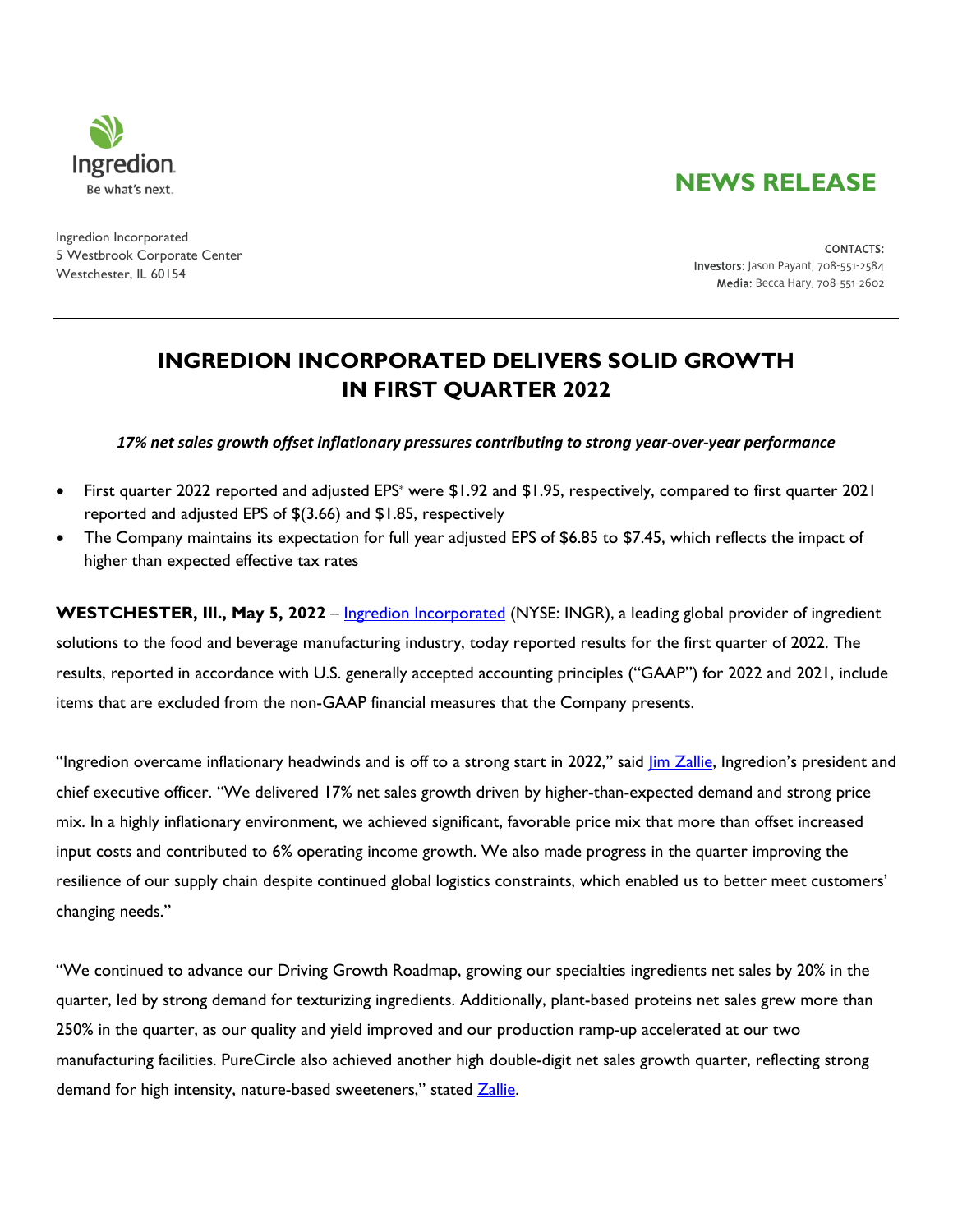"As we started 2022, new challenges arose, and our team continued to show exceptional agility in responding to events such as the dislocations brought on by the Ukraine conflict, its impact on global corn supply, and, most recently, the resurgence of the pandemic in China. I am incredibly proud of our people as they operate with an owner's mindset to adapt and engage each day to create value for our stakeholders. We look forward to a year of meaningful growth, as we leverage technology and the best of nature, to deliver an expanding set of innovative ingredient solutions for our customers and consumers alike."

\*Adjusted diluted earnings per share ("adjusted EPS"), adjusted operating income, adjusted effective income tax rate and adjusted diluted weighted average common shares outstanding are non-GAAP financial measures. See section II of the Supplemental Financial Information entitled "Non-GAAP Information" following the Condensed Consolidated Financial Statements included in this press release for a reconciliation of these non-GAAP financial measures to the most directly comparable GAAP measures.

#### **Diluted Earnings Per Share (EPS)**

|                                      | <b>IQ21</b> | <b>IQ22</b> |
|--------------------------------------|-------------|-------------|
| <b>Reported EPS</b>                  | $$$ (3.66)  | \$1.92      |
| Restructuring/Impairment Costs       | \$0.12      | \$0.03      |
| <b>Acquisition/Integration Costs</b> | \$0.01      | \$0.01      |
| Impairment**                         | \$5.35      |             |
| Tax Items                            | \$0.05      | \$(0.01)    |
| Diluted share impact                 | \$(0.02)    | -           |
| <b>Adjusted EPS**</b>                | \$1.85      | \$1.95      |

## **Estimated factors affecting change**

|                                  | <b>IQ22 vs IQ21</b> |
|----------------------------------|---------------------|
| Total items affecting EPS**      | \$0.10              |
| <b>Total operating items</b>     | \$0.12              |
| Margin                           | 0.19                |
| Volume                           | (0.03)              |
| Foreign exchange                 | (0.04)              |
| Other income                     |                     |
| <b>Total non-operating items</b> | \$(0.02)            |
| Other non-operating income       |                     |
| Financing costs                  | (0.04)              |
| Non-controlling interests        |                     |
| Shares outstanding               | 0.0                 |
| Tax rate                         | 0.0                 |

#### \*\***Totals may not foot due to rounding**

\*\*\* Q1 2021 impairment reflects the initial \$360 million net asset impairment charge recorded for 2021 related to the contribution of the Company's Argentina operations to the Arcor joint venture. The final impairment charge recorded for 2021 was \$340 million.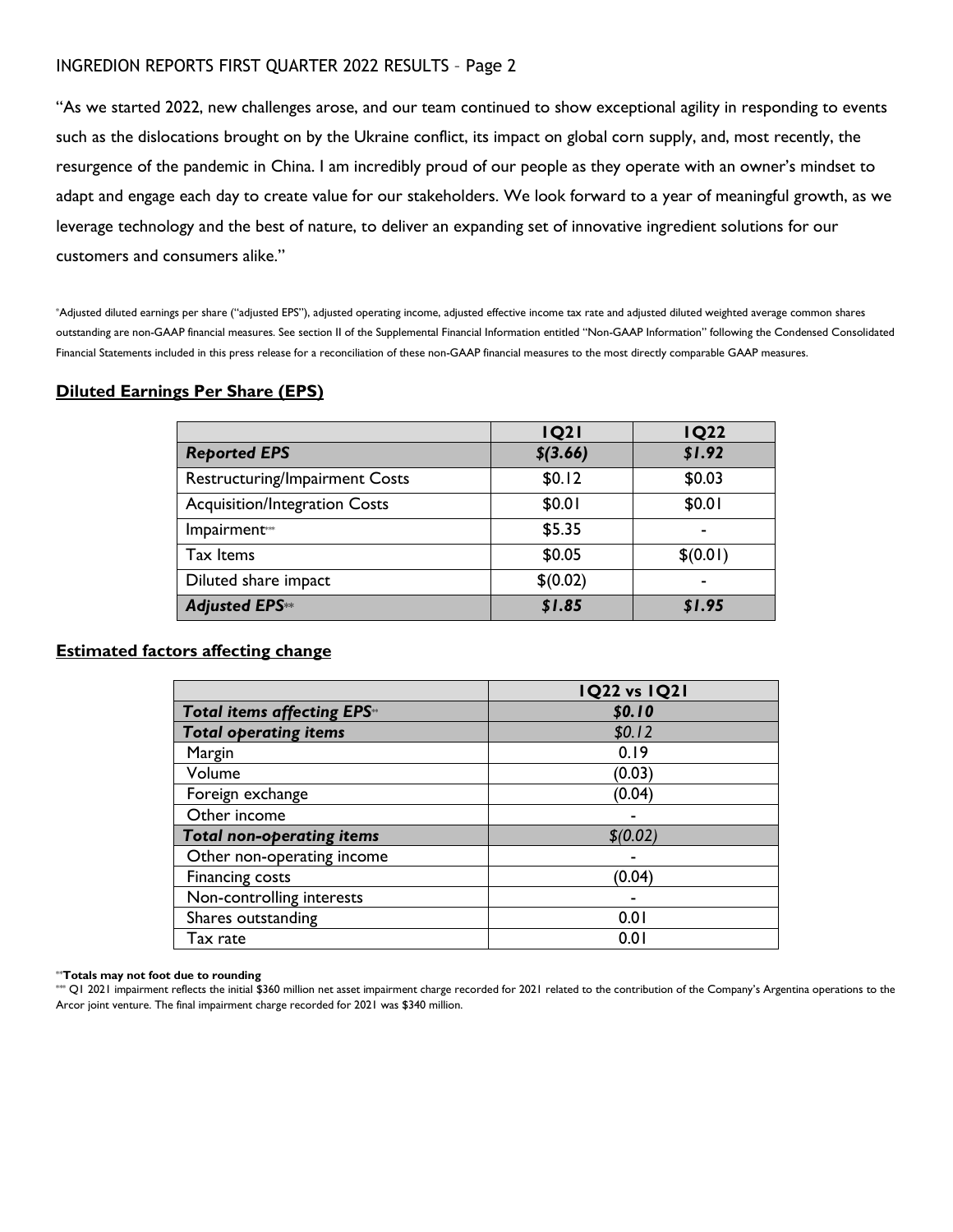## **Financial Highlights**

- At March 31, 2022, total debt and cash including short-term investments were \$2.3 billion and \$329 million, respectively, compared to \$2.0 billion and \$332 million, respectively, at December 31, 2021.
- Net financing costs were \$24 million, or \$5 million higher in the first quarter than in the year-ago period, driven by higher transactional foreign exchange losses related to country-specific net working capital balances.
- Reported and adjusted effective tax rates for the quarter were 28.9 percent and 28.9 percent, respectively, for the period compared to (29.3) percent and 29.5 percent, respectively, in the year-ago period. The increase in the reported effective tax rate resulted primarily from the prior year impact of impairment charges related to the Arcor joint venture in Argentina recorded in 2021. The decrease in the adjusted effective tax rate resulted primarily from favorable foreign exchange impacts, partially offset by new U.S. tax regulations that reduced the Company's ability to claim certain foreign tax credits against U.S taxes.
- First quarter capital expenditures were \$85 million, up \$20 million from the year-ago period.

#### **Business Review**

#### **Total Ingredion**

|                      | 202 I            | <b>FX</b>          |               | <b>Price</b> | 2022             | %      | % change |
|----------------------|------------------|--------------------|---------------|--------------|------------------|--------|----------|
| \$ in millions       | <b>Net Sales</b> | $Im$ pact $\vdash$ | <b>Volume</b> | mix          | <b>Net Sales</b> | change | excl. FX |
| <b>First Quarter</b> | .614             | (24)               | و ا           | 283          | .892             | 7%     | 19%      |

## **Reported Operating Income**

|                            |             | <b>FX</b> |                |                    | <b>Business   Acquisition / Restructuring /</b>         |     |     |      | % change |
|----------------------------|-------------|-----------|----------------|--------------------|---------------------------------------------------------|-----|-----|------|----------|
| \$ in millions             | <b>2021</b> |           | Impact Drivers | <b>Integration</b> | Impairment $\vert$ Other 2022 $\vert\%$ change excl. FX |     |     |      |          |
| $ First$ Quarter $ (170) $ |             | (4)       | l 6            |                    |                                                         | 360 | 210 | 224% | 226%     |

## **Adjusted Operating Income**

|                      |      | FX            | <b>Business</b> |      |          | % change |
|----------------------|------|---------------|-----------------|------|----------|----------|
| \$ in millions       | 2021 | <b>Impact</b> | <b>Drivers</b>  | 2022 | % change | excl. FX |
| <b>First Quarter</b> | 201  | (4)           | 6               | 213  | 6%       | 8%       |

#### **Net Sales**

• First quarter net sales were up from the year-ago period. The increase was driven by strong price mix, including the pass through of higher corn costs. Excluding foreign exchange impacts, net sales were up 19 percent for the quarter.

#### **Operating income**

• Reported and adjusted operating income for the quarter were \$210 million and \$213 million, respectively, an increase of 224 percent and an increase of 6 percent, respectively, from the same period last year. The increase in reported operating income was primarily due to the held for sale impairment charge related to the Arcor joint venture in Argentina recorded in the prior year. The increase in adjusted operating income was primarily driven by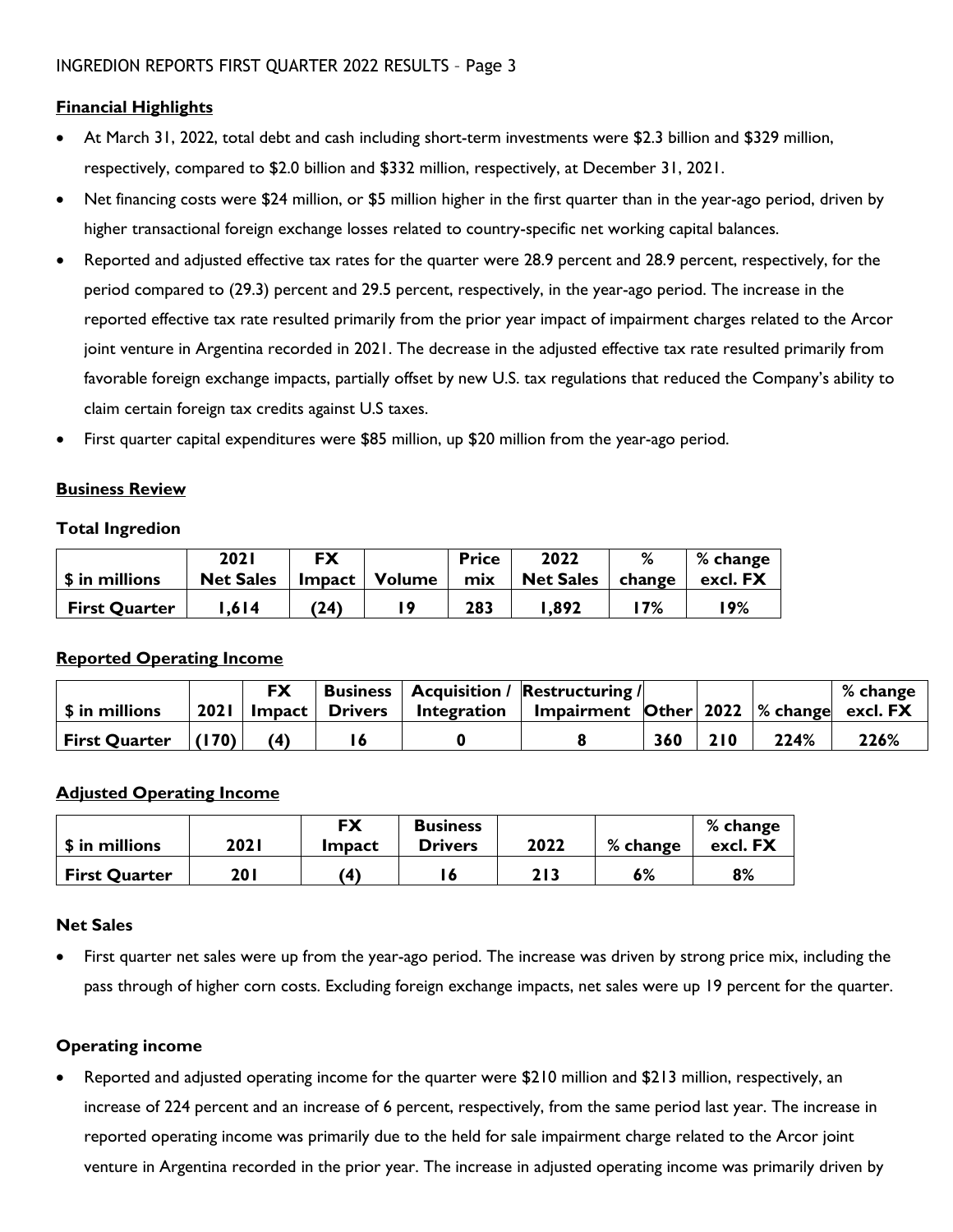favorable price mix in North America. Excluding foreign exchange impacts, reported and adjusted operating income were up 226 percent and 8 percent, respectively, from the same period last year.

• First quarter reported operating income was lower than adjusted operating income by \$3 million primarily due to restructuring costs in the period.

## **North America**

## **Net Sales**

|                      | <b>2021</b>      | <b>FX</b>     |        | <b>Price</b> | 2022             | %      | % change |
|----------------------|------------------|---------------|--------|--------------|------------------|--------|----------|
| \$ in millions       | <b>Net Sales</b> | <b>Impact</b> | Volume | mix          | <b>Net Sales</b> | change | excl. FX |
| <b>First Quarter</b> | 945              |               | 4 I    | 188          | I.I74            | 24%    | 24%      |

## **Segment Operating Income**

|                      |       | FX     | <b>Business</b> |      | %      | % change |
|----------------------|-------|--------|-----------------|------|--------|----------|
| \$ in millions       | 202 I | Impact | <b>Drivers</b>  | 2022 | change | excl. FX |
| <b>First Quarter</b> | 134   |        | 22              | .56  | 6%     | l 6%     |

• First quarter operating income was \$156 million, an increase of \$22 million from the year-ago period. The increase was driven by strong price mix in the period that more than offset inflationary input costs.

## **South America**

## **Net Sales**

| \$ in millions       | <b>2021</b><br><b>Net Sales</b> | <b>FX</b><br>$Im$ pact | <b>Volume</b> | <b>Excluding</b><br><b>Arcor JV</b><br><b>Volume</b> | <b>Price</b><br>mix | 2022<br><b>Net Sales</b> | %<br>change | $%$ change<br>excl. FX |
|----------------------|---------------------------------|------------------------|---------------|------------------------------------------------------|---------------------|--------------------------|-------------|------------------------|
| <b>First Quarter</b> | 273                             |                        |               | (66)                                                 | 52                  | 252                      | $-8%$       | $-8%$                  |

## **Segment Operating Income**

| \$ in millions       | 202 I | <b>FX</b><br>Impact | <b>Business</b><br><b>Drivers</b> | 2022 | % change | % change<br>excl. FX |
|----------------------|-------|---------------------|-----------------------------------|------|----------|----------------------|
| <b>First Quarter</b> | 40    |                     | (3)                               | 38   | -5%      | -8%                  |

• First quarter operating income was \$38 million, a decrease of \$2 million from the year-ago period. The decrease was primarily due to impact of the contribution of the Company's Argentina operations to the Arcor joint venture, partially offset by strong price mix. Excluding foreign exchange impacts, segment operating income was down 8 percent.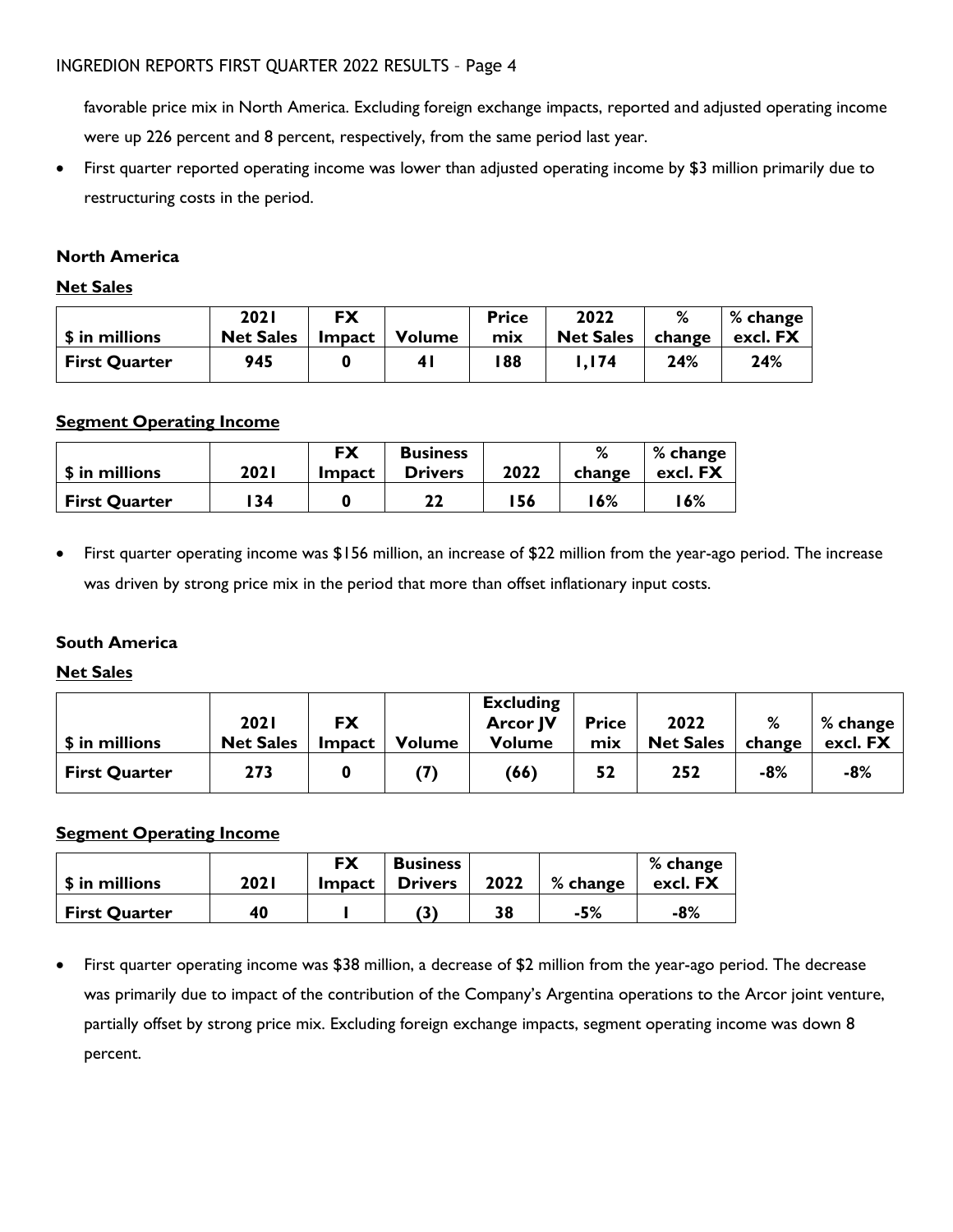## **Asia-Pacific**

## **Net Sales**

| \$ in millions       | <b>2021</b><br><b>Net Sales</b> | <b>FX</b><br>$Im$ pact $ $ | Volume | <b>Price</b><br>mix | 2022<br><b>Net Sales</b> | %<br>change | % change<br>excl. FX |
|----------------------|---------------------------------|----------------------------|--------|---------------------|--------------------------|-------------|----------------------|
| <b>First Quarter</b> | 235                             | (12)                       | 33     | ۱6                  | 272                      | 6% ا        | 21%                  |

#### **Segment Operating Income**

| \$ in millions       | 2021 | <b>FX</b><br>$Im$ pact $\parallel$ | <b>Business</b><br><b>Drivers</b> | 2022 | change | % change<br>excl. FX |
|----------------------|------|------------------------------------|-----------------------------------|------|--------|----------------------|
| <b>First Quarter</b> | 25   |                                    |                                   | 22   | $-12%$ | -4%                  |

• First quarter operating income was \$22 million, down \$3 million from the year-ago period, driven by higher corn costs primarily in Korea, which more than offset price mix in the period. Excluding foreign exchange impacts, segment operating income was down 4 percent.

## **Europe, Middle East, and Africa (EMEA)**

#### **Net Sales**

| \$ in millions       | <b>2021</b><br><b>Net</b><br><b>Sales</b> | <b>FX</b><br><b>Impact</b> | <b>Volume</b> | <b>Price</b><br>mix | 2022<br><b>Net Sales</b> | %<br>change | % change<br>excl. FX |
|----------------------|-------------------------------------------|----------------------------|---------------|---------------------|--------------------------|-------------|----------------------|
| <b>First Quarter</b> | l 6 I                                     | (12)                       | 18            | 27                  | 194                      | 20%         | 28%                  |

## **Segment Operating Income**

| \$ in millions       | <b>2021</b> | <b>FX</b><br>Impact 1 | <b>Business</b><br><b>Drivers</b> | 2022 | ∘<br>change    | % change<br>excl. FX |
|----------------------|-------------|-----------------------|-----------------------------------|------|----------------|----------------------|
| <b>First Quarter</b> |             |                       |                                   |      | 0 <sub>6</sub> | 0%                   |

• First quarter operating income was flat at \$31 million, compared to the year-ago period. Favorable price mix in Europe was offset by higher input costs in Pakistan and unfavorable foreign exchange impacts. Excluding foreign exchange impacts, segment operating income was up 10 percent.

## **Dividend and Share Repurchases**

In March 2022, the Company announced a quarterly dividend of \$0.65 per share, totaling \$43 million. During the quarter, the Company repurchased \$39 million of outstanding shares of common stock. Ingredion considers return of value to shareholders through cash dividends and share repurchases as part of its capital allocation strategy to support total shareholder return.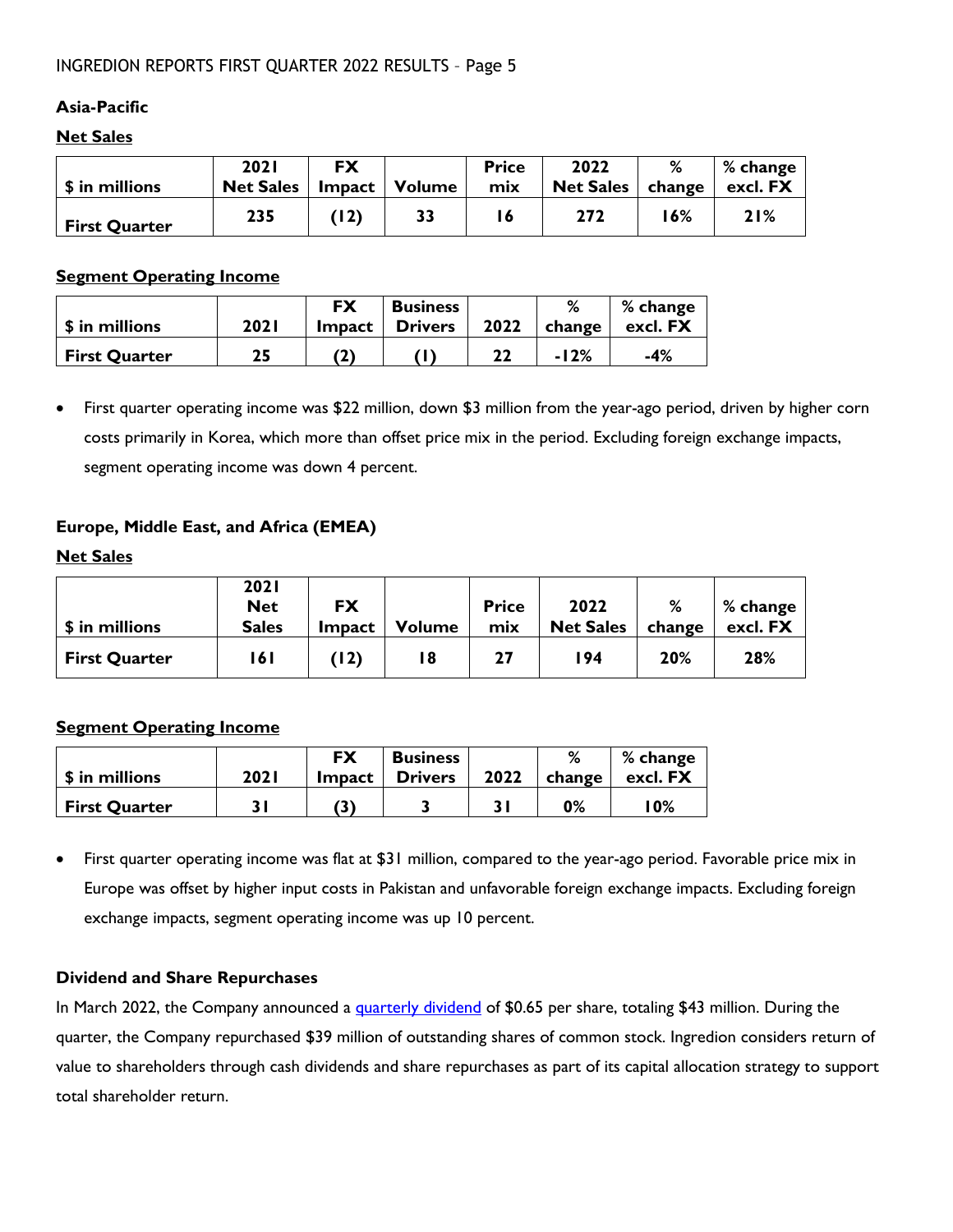#### **2022 Second Quarter Outlook and Full-Year Perspective**

For the second quarter 2022, the Company expects net sales to increase by low double-digits and operating income growth to be relatively flat, when both are compared to second quarter 2021.

The Company expects full-year 2022 reported EPS to be in the range of \$6.80 to \$7.40, and maintains its expectation of adjusted EPS to be in the range of \$6.85 to \$7.45, compared to adjusted EPS of \$6.67 in 2021. This expectation excludes acquisition-related integration and restructuring costs, as well as any potential impairment costs.

Compared with last year, the 2022 full-year outlook assumes the following: North America operating income is expected to be up low to mid-double-digits, driven by favorable price mix more than offsetting higher corn and input costs; South America operating income is expected to be up low single-digits, driven by favorable pricing; Asia-Pacific operating income is expected to be flat compared to the prior year period, driven by higher corn costs in Korea related to the Ukraine conflict, offsetting PureCircle growth; EMEA operating income is expected to be up low single-digits, driven by favorable price mix. Corporate costs are expected to be flat.

The Company expects full-year adjusted operating income to be up low double-digits.

For full year 2022, the Company expects a reported effective tax rate of 27.0 percent to 30.5 percent and an adjusted effective tax rate of 28.0 percent to 29.5 percent. The increase in the reported and adjusted full year effective tax rate is driven by favorable foreign exchange impacts, which were partially offset by new U.S. tax regulations that reduced the Company's ability to claim certain foreign tax credits against U.S. taxes.

Cash from operations for full-year 2022 is expected to be in the range of \$580 million to \$660 million. Capital expenditures for the full year are expected to be between \$300 million and \$335 million.

#### **Conference Call and Webcast Details**

Ingredion will conduct a conference call on Thursday, May 5, 2022, at 10 a.m. Central Time hosted by Jim Zallie, president and chief executive officer, and James Gray, executive vice president and chief financial officer. The call will be webcast in real time and can be accessed at https://ir.ingredionincorporated.com/events-and-presentations. The accompanying **presentation** will be accessible through the Company's website, and available to download a few hours prior to the start of the call. A replay will be available for a limited time at: https://ir.ingredionincorporated.com/financialinformation/quarterly-results.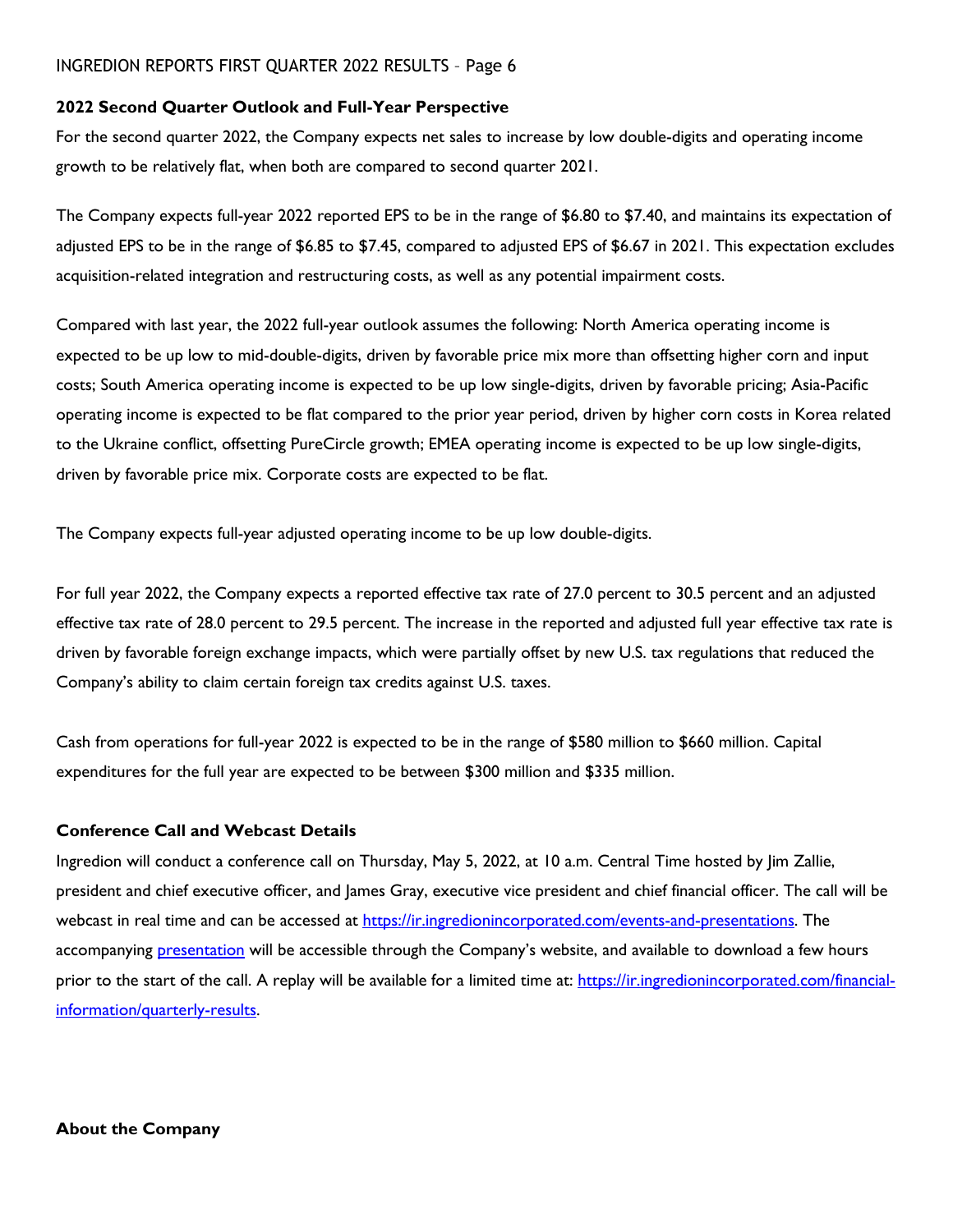Ingredion Incorporated (NYSE: INGR), headquartered in the suburbs of Chicago, is a leading global ingredient solutions provider serving customers in more than 120 countries. With 2021 annual net sales of nearly \$7 billion, the Company turns grains, fruits, vegetables and other plant-based materials into value-added ingredient solutions for the food, beverage, animal nutrition, brewing and industrial markets. With Ingredion's Idea Labs® innovation centers around the world and approximately 12,000 employees, the Company co-creates with customers and fulfills its purpose of bringing the potential of people, nature and technology together to make life better. Visit *ingredion.com* for more information and the latest Company news.

#### **Forward-Looking Statements**

This news release contains forward-looking statements within the meaning of Section 27A of the Securities Act of 1933, as amended, and Section 21E of the Securities Exchange Act of 1934, as amended. The Company intends these forwardlooking statements to be covered by the safe harbor provisions for such statements.

Forward-looking statements include, among others, statements regarding the Company's expectations for second quarter 2022 net sales and operating income, its expectations for full-year 2022 reported and adjusted operating income, segment operating income, reported and adjusted EPS, reported and adjusted effective tax rates, cash flow from operations, and capital expenditures, and any other statements regarding the Company's prospects, future operations, or future financial condition, net sales, operating income, volumes, corporate costs, tax rates, capital expenditures, cash flows, expenses or other financial items, including management's plans or strategies and objectives for any of the foregoing, and any assumptions, expectations or beliefs underlying any of the foregoing.

These statements can sometimes be identified by the use of forward-looking words such as "may," "will," "should," "anticipate," "assume," "believe," "plan," "project," "estimate," "expect," "intend," "continue," "pro forma," "forecast," "outlook," "propels," "opportunities," "potential," "provisional," or other similar expressions or the negative thereof. All statements other than statements of historical facts in this news release are forward-looking statements.

These statements are based on current circumstances or expectations, but are subject to certain inherent risks and uncertainties, many of which are difficult to predict and beyond our control. Although we believe our expectations reflected in these forward-looking statements are based on reasonable assumptions, investors are cautioned that no assurance can be given that our expectations will prove correct.

Actual results and developments may differ materially from the expectations expressed in or implied by these statements, based on various risks and uncertainties, including the impact of COVID-19 on the demand for our products and our financial results; changing consumption preferences relating to high fructose corn syrup and other products we make; the effects of global economic conditions and the general political, economic, business, and market conditions that affect customers and consumers in the various geographic regions and countries in which we buy our raw materials or manufacture or sell our products, including, particularly, economic, currency and political conditions in South America and economic and political conditions in Europe, and the impact these factors may have on our sales volumes, the pricing of our products and our ability to collect our receivables from customers; future purchases of our products by major industries which we serve and from which we derive a significant portion of our sales, including, without limitation, the food, beverage, animal nutrition, and brewing industries; the uncertainty of acceptance of products developed through genetic modification and biotechnology; our ability to develop or acquire new products and services at rates or of qualities sufficient to gain market acceptance; increased competitive and/or customer pressure in the cornrefining industry and related industries, including with respect to the markets and prices for our primary products and our co-products, particularly corn oil; the availability of raw materials, including potato starch, tapioca, gum Arabic, and